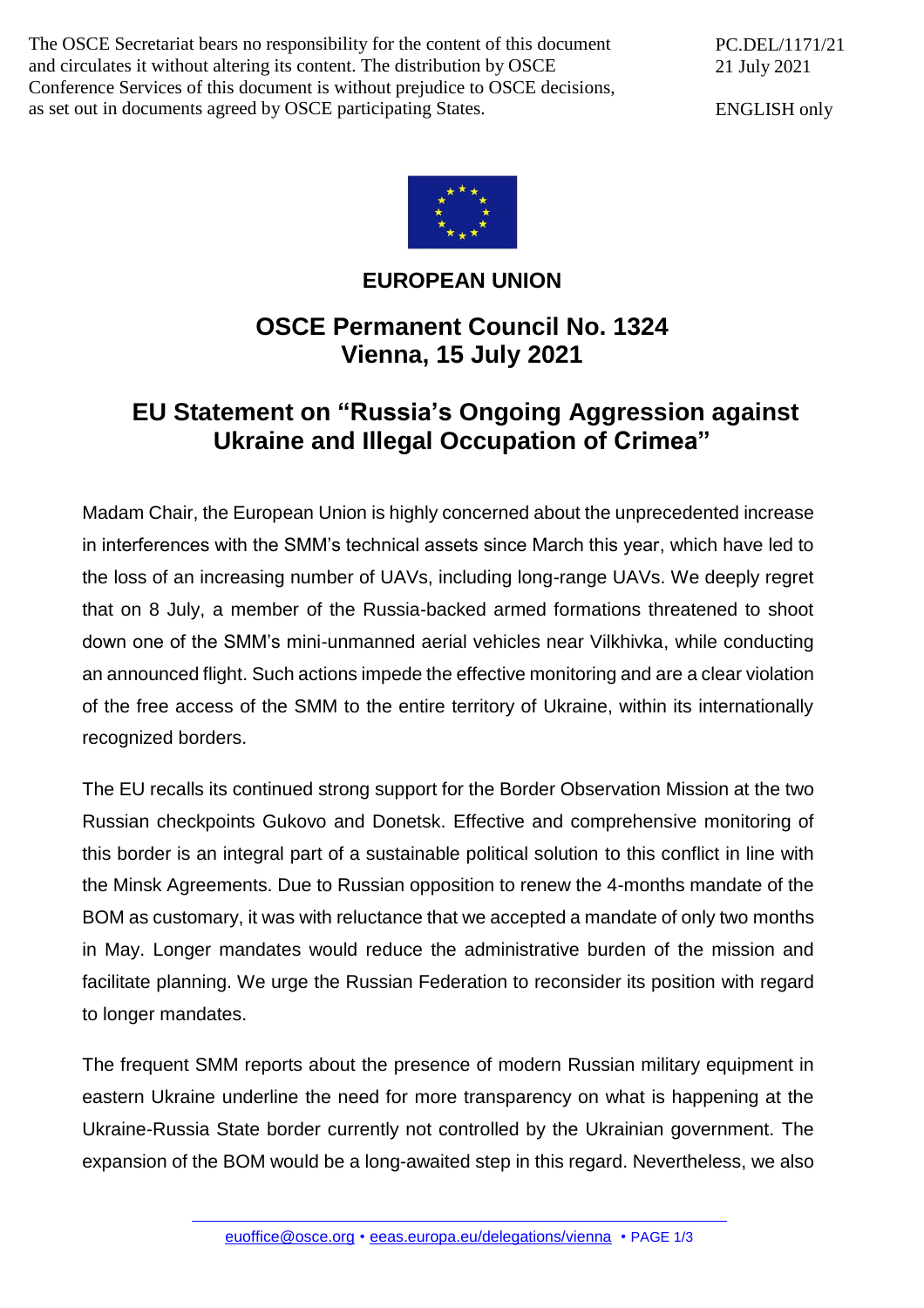call for the unrestricted access of the SMM to all border areas, in accordance with its mandate. In this vein, we recall our support for the plans of the SMM to open additional Forward Patrol Bases in the areas under effective control by Russia backed armed formations, closer to the border.

The European Union is deeply concerned about the health and well-being of the civilian population living in the conflict area. Last week, the SMM corroborated reports of five injured civilians. Three of them were injured by explosive objects, one as a result of gunfire and one due to shelling. This brings the total civilian casualties in 2021 to 44, including 11 fatalities, of which 30 were men, five women, six boys and three girls. Over 70% were due to mines and unexploded ordnance and 16% due to small-arms fire. We again repeat our call on the sides to adhere to the ceasefire and to do their utmost in order to move forward on the new demining plan in the TCG.

We took note of the valuable insights Ambassador Grau gave us in her last PC appearance last week. We especially noted her remarks about the lack of political will in the Trilateral Contact Group and the need for further political guidance from the Normandy format in order to advance in the discussions of the Trilateral Contact Group. Russia's attempts to legitimize the so-called "people's republics" in eastern Ukraine are not constructive. We therefore urge Russia, as a party to the conflict, to act responsibly and to engage in discussions within these conflict resolution formats in good faith.

These are difficult times for the Ukrainian people, tackling the socio-economic impact of the pandemic while Russia continues its acts of aggression. We therefore welcome the Ukraine Reform Conference held in Vilnius on 7-8 July. The EU will continue to strengthen its close partnership with Ukraine and to support Ukraine, politically and economically, in its efforts to achieve structural reforms and to make its economy more resilient.

The EU remains firm in its call on all sides to swiftly and fully implement the Minsk agreements and honour their commitments in full in order to achieve a sustainable political solution to the conflict in line with the OSCE principles and commitments. We call on Russia to fully assume its responsibility in this regard and to use its considerable influence over the armed formations it backs to meet the Minsk commitments in full. Respect for these principles and commitments must be restored. We again call on Russia to immediately stop fuelling the conflict by providing financial and military support to the armed formations, and we remain deeply concerned about the presence of Russian military equipment and personnel in areas held by Russia-backed armed formations. The